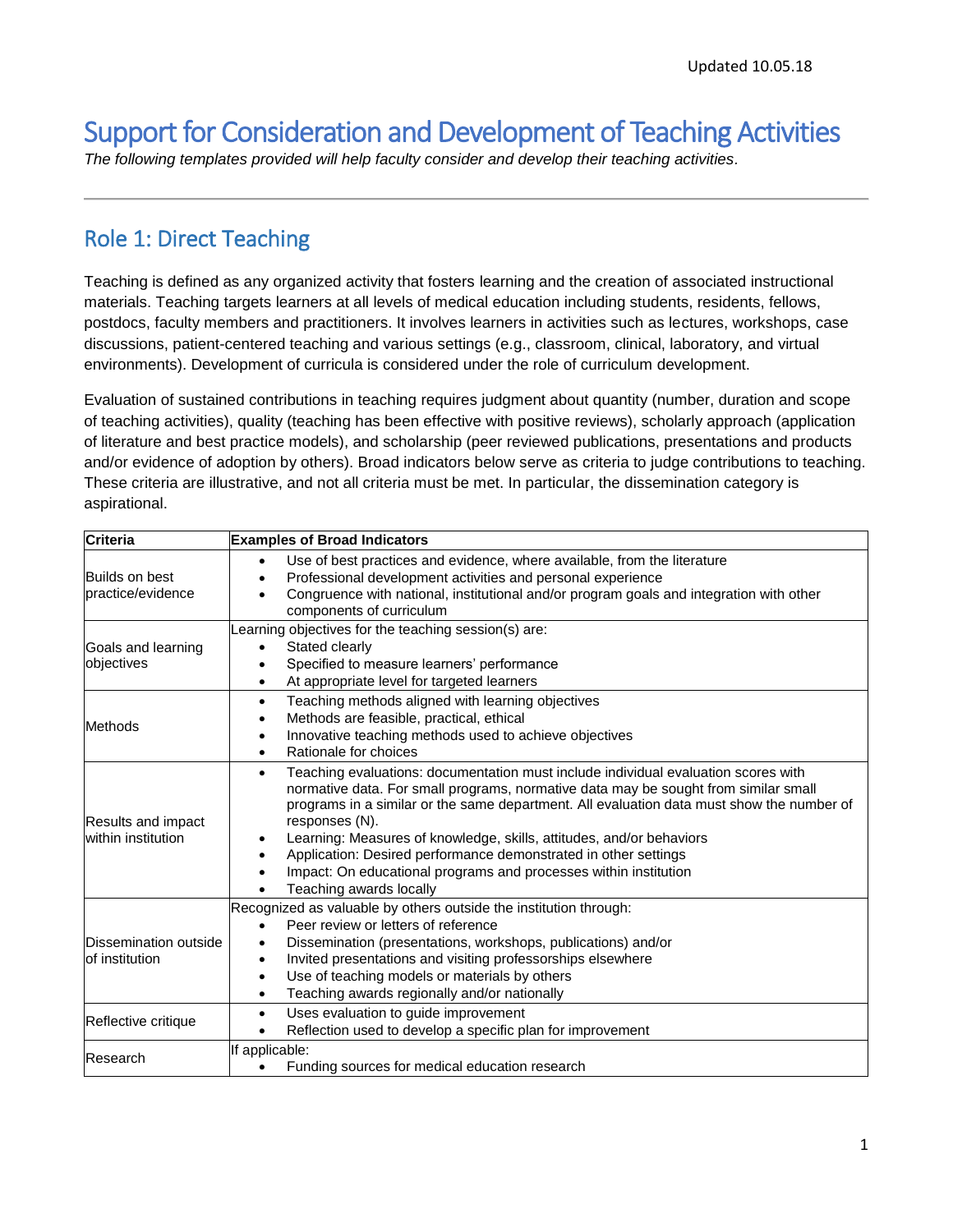### Role 2: Advising and Mentorship

Mentoring is a process in which an experienced professional gives a person with relatively less experience guidance, teaching and development to achieve broad professional goals. Advising differs from mentoring in that it is specific to a circumscribed goal, as in career guidance or course selection. Ideally, mentoring and advising relationships are active and reciprocal, providing the mentee/advisee with developmentally and contextually appropriate guidance and the mentor/advisor with personal and professional satisfaction.

Evaluation of sustained contributions in mentoring and advising requires judgment about quantity (number, duration and scope of relationships, breadth of the faculty member's effort), quality (effectiveness of mentor/advisor and demonstrated effectiveness with positive reviews and positive outcomes emerging from relationship), scholarly approach (application of literature and best practice models), and scholarship (peer reviewed publications, presentations and products and/or evidence of adoption by others). Broad indicators below serve as criteria to judge mentoring/advising contributions. These criteria are illustrative, and not all criteria must be met. In particular, the dissemination category is aspirational.

| <b>Criteria</b>                              | <b>Examples of Broad Indicators</b>                                                                                                                                                                                                                                                                                                                                                                                                                                                |
|----------------------------------------------|------------------------------------------------------------------------------------------------------------------------------------------------------------------------------------------------------------------------------------------------------------------------------------------------------------------------------------------------------------------------------------------------------------------------------------------------------------------------------------|
| <b>Builds on best</b><br>practice/evidence   | Bases mentoring on an understanding of:<br>Stages of mentee's/advisee's career trajectory<br>$\bullet$<br>Milestones required for mentee's/advisee's professional advancement<br>٠<br>Available and needed resources to meet vision and associated goals<br>$\bullet$<br>Use of best practices from the literature, professional development activities and<br>$\bullet$<br>personal experience                                                                                    |
| Goals and Objectives                         | Clear and contextually appropriate vision for mentee's/advisee's career<br>$\bullet$<br>Mutually agreed-upon goals for the relationship<br>Evolution of goals over time<br>$\bullet$                                                                                                                                                                                                                                                                                               |
| <b>Methods</b>                               | Methods aligned with mentee's/advisee's needs and goals<br>$\bullet$<br>Methods aligned with goals for relationship<br>$\bullet$<br>Methods are ethical and evolve as mentee/advisee advances professionally<br>$\bullet$<br>Innovative methods used to achieve goals for relationship and to assist<br>$\bullet$<br>mentee/advisee in meeting goals                                                                                                                               |
| Results and impact within the<br>institution | Satisfaction/reaction of mentees/advisees<br>$\bullet$<br>Learning: Measures knowledge, skills, attitudes and/or behaviors of mentee/advisee<br>$\bullet$<br>Application: Relationship with mentor/advisor contributes to accomplishments and<br>evolving professional identity of mentee/advisee<br>Impact: Accomplishments of mentee/advisee have impact within and/or beyond the<br>$\bullet$<br>institution<br>Honors and awards for mentoring within institution<br>$\bullet$ |
| Dissemination outside of<br>institution      | Recognized as valuable by others externally through:<br>Peer review<br>$\bullet$<br>Dissemination (Presentations, workshops, publications)<br>٠<br>Use by others<br>$\bullet$<br>Honors and awards for mentoring nationally<br>$\bullet$                                                                                                                                                                                                                                           |
| Reflective critique                          | Uses evaluation to guide improvement<br>$\bullet$<br>Reflection and results of evaluations used for ongoing improvement                                                                                                                                                                                                                                                                                                                                                            |
| Research                                     | If applicable:<br>Funding sources for medical education research                                                                                                                                                                                                                                                                                                                                                                                                                   |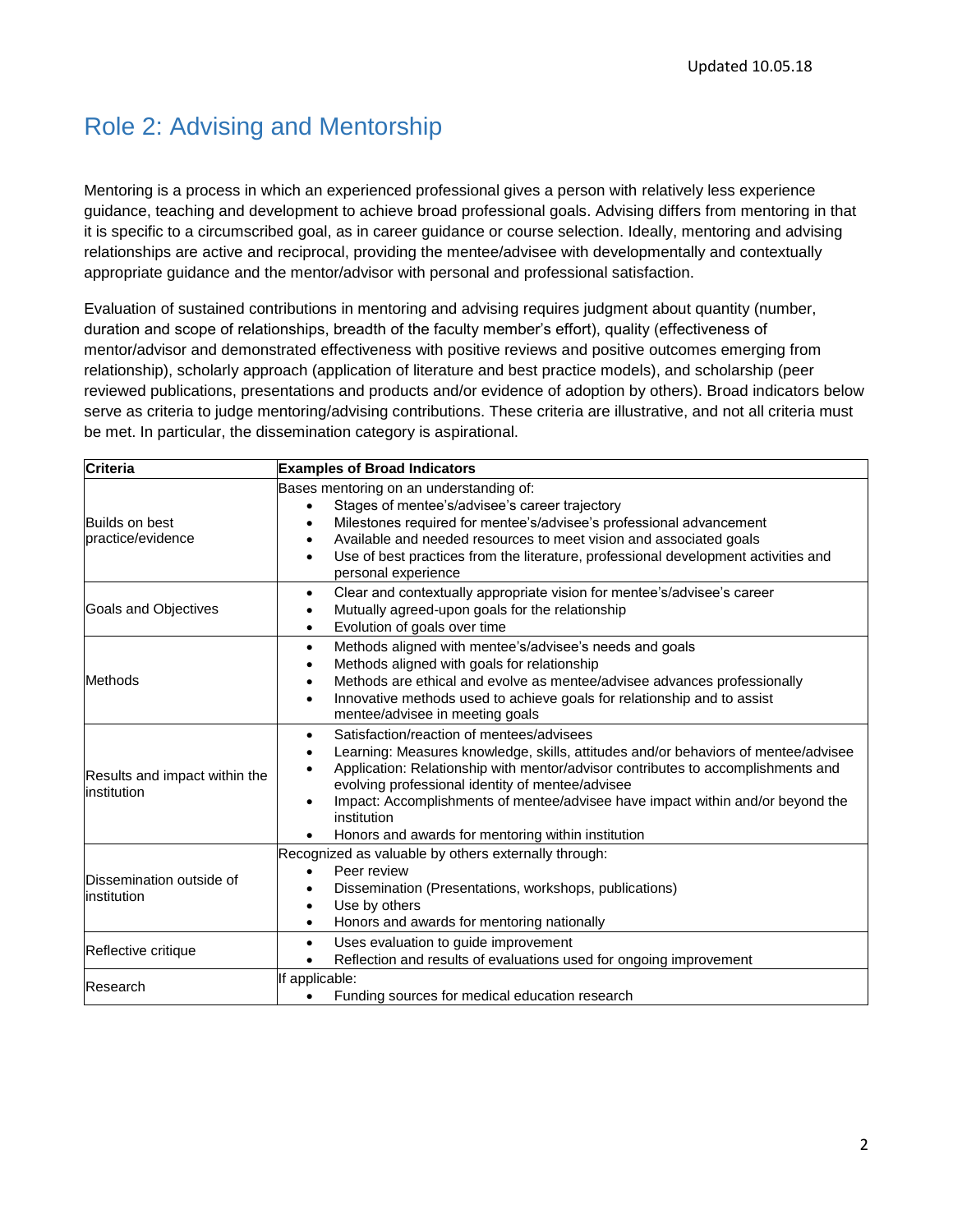## Role 3: Instructional Development and Curricular Design/Evaluation

Curriculum is defined as a longitudinal set of systematically designed, sequenced and evaluated educational activities. A curriculum can target learners at any level from undergraduate through continuing professional development and may be delivered in many formats.

Evaluation of sustained contributions in curriculum development requires judgment about quantity (number, duration and scope of each curriculum, breadth of the faculty member's role and effort), quality (curriculum has demonstrated effectiveness with positive reviews), scholarly approach (application of literature and best practice models), and scholarship (peer reviewed publications, presentations and products and/or evidence of adoption by others). Broad indicators below serve as criteria to judge contributions to curriculum development, instructional design and technology. These criteria are illustrative, and not all criteria must be met. In particular, the dissemination category is aspirational.

| <b>Criteria</b>                                 | <b>Examples of Broad Indicators</b>                                                                                                                                                                                                                                                                                                                                                                                                                                                                                                                                                                    |
|-------------------------------------------------|--------------------------------------------------------------------------------------------------------------------------------------------------------------------------------------------------------------------------------------------------------------------------------------------------------------------------------------------------------------------------------------------------------------------------------------------------------------------------------------------------------------------------------------------------------------------------------------------------------|
| <b>Builds on best</b><br>practice/evidence      | Needs assessment completed, if required<br>$\bullet$<br>Use of best practices and approaches from the literature, professional development activities<br>$\bullet$<br>and personal experience<br>Congruence with institutional/program goals and integration with other components of the<br>curriculum<br>Systematic approach to identifying and acquiring resources needed to implement the<br>curriculum                                                                                                                                                                                            |
| Goals and learning<br>objectives                | Learning objectives for the curriculum are:<br>Stated clearly<br>$\bullet$<br>Specified to measure learners' performance<br>$\bullet$<br>At appropriate level for targeted learners<br>٠                                                                                                                                                                                                                                                                                                                                                                                                               |
| Methods                                         | Teaching, learner assessment, and curriculum evaluation methods are aligned with curriculum<br>$\bullet$<br>objectives<br>Methods are feasible, practical, ethical<br>٠<br>Innovative teaching and assessment methods are used and aligned with objectives<br>٠                                                                                                                                                                                                                                                                                                                                        |
| Results and impact<br>within institution        | Learner evaluations of recently developed teaching/course/curriculum/ technology; when<br>$\bullet$<br>possible, documentation should include E*Value ratings with normative data. For small<br>programs, normative data may be sought from similar small programs in a similar or the same<br>department. All E*Value data must show the number of responses (N).<br>Learning: Measures of knowledge, skills, attitudes, and/or behaviors<br>٠<br>Application: Desired performance demonstrated in other settings<br>٠<br>Impact: On education programs and processes within institution<br>$\bullet$ |
| <b>Dissemination</b><br>loutside of institution | Recognized as valuable by others outside of institution through:<br>Peer review<br>$\bullet$<br>Dissemination (presentations/publications) and/or<br>Invited presentations elsewhere<br>$\bullet$<br>Use by others<br>$\bullet$<br>Awards nationally<br>$\bullet$                                                                                                                                                                                                                                                                                                                                      |
| Reflective critique                             | Uses evaluation to guide improvement<br>$\bullet$<br>Reflection used to develop a specific plan for improvement                                                                                                                                                                                                                                                                                                                                                                                                                                                                                        |
| Research                                        | If applicable:<br>Funding sources for medical education research<br>$\bullet$                                                                                                                                                                                                                                                                                                                                                                                                                                                                                                                          |